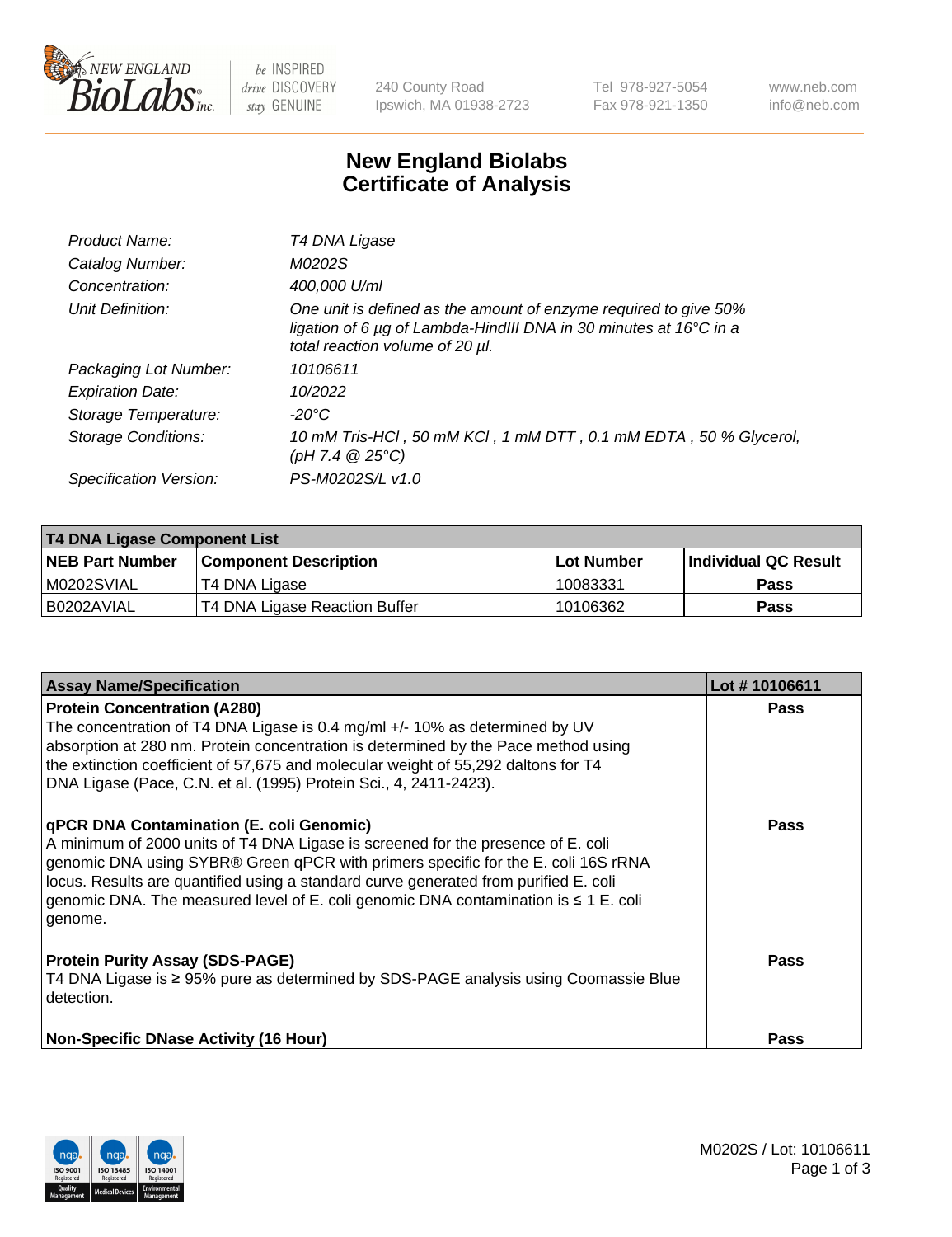

be INSPIRED drive DISCOVERY stay GENUINE

240 County Road Ipswich, MA 01938-2723 Tel 978-927-5054 Fax 978-921-1350

www.neb.com info@neb.com

| <b>Assay Name/Specification</b>                                                                                                                                                                                                                                                                                                                                                                                    | Lot #10106611 |
|--------------------------------------------------------------------------------------------------------------------------------------------------------------------------------------------------------------------------------------------------------------------------------------------------------------------------------------------------------------------------------------------------------------------|---------------|
| A 50 µl reaction in NEBuffer 1 containing 1 µg of CIP-treated Lambda-HindIII DNA and<br>a minimum of 2000 units of T4 DNA Ligase incubated for 16 hours at 37°C results in a<br>DNA pattern free of detectable nuclease degradation as determined by agarose gel<br>electrophoresis.                                                                                                                               |               |
| <b>Ligation and Recutting (Terminal Integrity, Digested DNA)</b><br>A 20 µl reaction in 1X T4 DNA Ligase Reaction Buffer containing 2 µg of Lambda<br>DNA-HindIII Digest and a minimum of 4000 units of T4 DNA Ligase incubated for 16<br>hours at 37°C results in >95% ligation of the DNA fragments as determined by agarose<br>gel electrophoresis. Of these ligated fragments, >95% can be recut with HindIII. | Pass          |
| <b>RNase Activity (Extended Digestion)</b><br>A 10 µl reaction in NEBuffer 4 containing 40 ng of a 300 base single-stranded RNA<br>and a minimum of 1 µl of T4 DNA Ligase is incubated at 37°C. After incubation for 16<br>hours, >90% of the substrate RNA remains intact as determined by gel electrophoresis<br>using fluorescent detection.                                                                    | Pass          |
| <b>Single Stranded DNase Activity (FAM-Labeled Oligo)</b><br>A 50 µl reaction in CutSmart® Buffer containing a 20 nM solution of a fluorescent<br>internal labeled oligonucleotide and a minimum of 10,000 units of T4 DNA Ligase<br>incubated for 16 hours at 37°C yields <5% degradation as determined by capillary<br>electrophoresis.                                                                          | Pass          |
| <b>Exonuclease Activity (Radioactivity Release)</b><br>A 50 µl reaction in NEBuffer 1 containing 1 µg of a mixture of single and<br>double-stranded [3H] E. coli DNA and a minimum of 2000 units of T4 DNA Ligase<br>incubated for 4 hours at 37°C releases <0.1% of the total radioactivity.                                                                                                                      | <b>Pass</b>   |
| <b>DNase Activity (Labeled Oligo, 5' extension)</b><br>A 50 µl reaction in CutSmart® Buffer containing a 20 nM solution of a fluorescent<br>labeled double-stranded oligonucleotide containing a 5' extension and a minimum of<br>10,000 units of T4 DNA Ligase incubated for 16 hours at 37°C yields <5% degradation<br>as determined by capillary electrophoresis.                                               | <b>Pass</b>   |
| Double Stranded DNase Activity (Labeled Oligo)<br>A 50 µl reaction in CutSmart® Buffer containing a 20 nM solution of a fluorescent<br>labeled double-stranded oligonucleotide containing a blunt end and a minimum of<br>10,000 units of T4 DNA Ligase incubated for 16 hours at 37°C yields <5% degradation<br>as determined by capillary electrophoresis.                                                       | <b>Pass</b>   |
| <b>DNase Activity (Labeled Oligo, 3' extension)</b><br>A 50 µl reaction in CutSmart® Buffer containing a 20 nM solution of a fluorescent<br>labeled double-stranded oligonucleotide containing a 3' extension and a minimum of                                                                                                                                                                                     | Pass          |